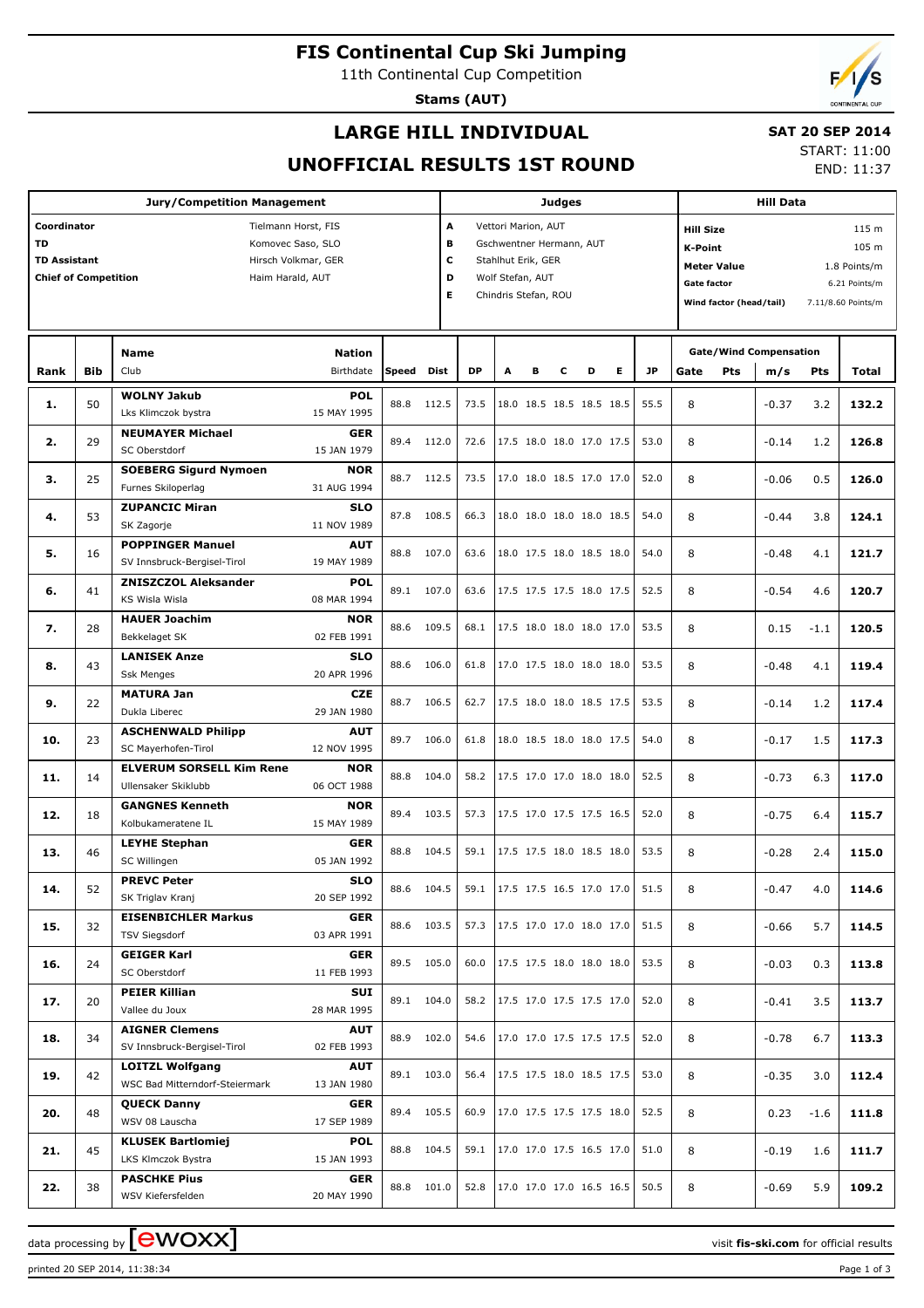# **FIS Continental Cup Ski Jumping**

11th Continental Cup Competition

**Stams (AUT)**

## **LARGE HILL INDIVIDUAL**

#### **SAT 20 SEP 2014** START: 11:00

## **UNOFFICIAL RESULTS 1ST ROUND**

END: 11:37

|      |                | <b>Name</b>                                 |                           |       |       |      |   |   |   |                          |    |      | <b>Gate/Wind Compensation</b> |         |        |       |
|------|----------------|---------------------------------------------|---------------------------|-------|-------|------|---|---|---|--------------------------|----|------|-------------------------------|---------|--------|-------|
| Rank | Bib            | Club                                        | Nation<br>Birthdate       | Speed | Dist  | DP   | A | в | c | D                        | E. | JP.  | Gate<br>Pts                   | m/s     | Pts    | Total |
|      |                |                                             |                           |       |       |      |   |   |   |                          |    |      |                               |         |        |       |
| 23.  | 27             | <b>FETTNER Manuel</b>                       | <b>AUT</b>                | 88.9  | 103.5 | 57.3 |   |   |   | 17.5 17.0 17.5 17.5 17.0 |    | 52.0 | 8                             | 0.18    | $-1.3$ | 108.0 |
|      |                | SV Innsbruck-Bergisel-Tirol                 | 17 JUN 1985               |       |       |      |   |   |   |                          |    |      |                               |         |        |       |
| 24.  | 17             | <b>HOFER Thomas</b>                         | <b>AUT</b><br>28 JAN 1996 | 89.4  | 99.5  | 50.1 |   |   |   | 17.0 17.5 17.5 17.0 17.5 |    | 52.0 | 8                             | $-0.61$ | 5.2    | 107.3 |
|      |                | SV Innsbruck-Bergisel-Tirol                 |                           |       |       |      |   |   |   |                          |    |      |                               |         |        |       |
| 25.  | 49             | <b>SINKOVEC Jure</b><br><b>SSK SAM Ihan</b> | <b>SLO</b><br>03 JUL 1985 | 88.3  | 101.5 | 53.7 |   |   |   | 17.0 17.0 17.5 17.0 18.0 |    | 51.5 | 8                             | $-0.22$ | 1.9    | 107.1 |
|      |                | <b>SCHIFFNER Markus</b>                     | <b>AUT</b>                |       |       |      |   |   |   |                          |    |      |                               |         |        |       |
| 26.  | 44             | UVB Hinzenbach-Oberoesterreich              | 05 JUN 1992               | 89.1  | 101.0 | 52.8 |   |   |   | 17.0 16.5 17.5 17.0 17.5 |    | 51.5 | 8                             | $-0.28$ | 2.4    | 106.7 |
|      |                | <b>GRANERUD Halvor Egner</b>                | <b>NOR</b>                |       |       |      |   |   |   |                          |    |      |                               |         |        |       |
| 27.  | 15             | Asker Skiklubb                              | 29 MAY 1996               | 88.1  | 99.5  | 50.1 |   |   |   | 16.5 17.0 17.0 16.5 17.0 |    | 50.5 | 8                             | $-0.61$ | 5.2    | 105.8 |
|      |                | <b>BIEGUN Krzysztof</b>                     | <b>POL</b>                |       |       |      |   |   |   |                          |    |      |                               |         |        |       |
| 28.  | 33             | SS-R LZS Sokol Szczyrk                      | 21 MAY 1994               | 89.2  | 98.5  | 48.3 |   |   |   | 16.5 17.5 17.0 17.0 17.5 |    | 51.5 | 8                             | $-0.69$ | 5.9    | 105.7 |
|      |                | <b>HUBER Daniel</b>                         | <b>AUT</b>                |       |       |      |   |   |   |                          |    |      |                               |         |        |       |
| 29.  | 21             | SC Seekirchen-Salzburg                      | 02 JAN 1993               | 88.8  | 100.0 | 51.0 |   |   |   | 17.0 17.0 17.0 17.5 17.5 |    | 51.5 | 8                             | $-0.22$ | 1.9    | 104.4 |
|      |                | <b>JANDA Jakub</b>                          | CZE                       |       |       |      |   |   |   |                          |    |      |                               |         |        |       |
| 30.  | 39             | Dukla Liberec                               | 27 APR 1978               | 88.3  | 98.0  | 47.4 |   |   |   | 16.5 17.0 17.0 17.0 17.5 |    | 51.0 | 8                             | $-0.64$ | 5.5    | 103.9 |
|      |                | <b>WOHLGENANNT Ulrich</b>                   | <b>AUT</b>                |       |       |      |   |   |   |                          |    |      |                               |         |        |       |
| 31.  | $\mathbf{1}$   | SK Kehlegg-Vorarlberg                       | 01 AUG 1994               | 89.0  | 97.5  | 46.5 |   |   |   | 16.5 17.0 16.5 17.0 16.5 |    | 50.0 | 8                             | $-0.79$ | 6.8    | 103.3 |
|      |                | <b>STREITLER Patrick</b>                    | <b>AUT</b>                |       | 97.5  |      |   |   |   | 17.0 17.0 16.5 16.5 17.5 |    |      |                               |         |        |       |
| 32.  | 37             | SV Dornbirn-Vorarlberg                      | 17 APR 1995               | 88.8  |       | 46.5 |   |   |   |                          |    | 50.5 | 8                             | $-0.69$ | 5.9    | 102.9 |
| 33.  | 30             | <b>TOLLINGER Elias</b>                      | <b>AUT</b>                | 89.0  | 98.0  | 47.4 |   |   |   | 17.0 17.0 17.0 17.0 17.0 |    | 51.0 | 8                             | $-0.46$ | 4.0    | 102.4 |
|      |                | SV Innsbruck-Bergisel-Tirol                 | 25 MAR 1995               |       |       |      |   |   |   |                          |    |      |                               |         |        |       |
| 34.  | 19             | <b>RHOADS William</b>                       | <b>USA</b>                | 88.8  | 97.0  | 45.6 |   |   |   | 16.0 16.5 16.5 16.0 17.0 |    | 49.0 | 8                             | $-0.55$ | 4.7    | 99.3  |
|      |                | <b>UOP Sports Clubs</b>                     | 08 JUN 1995               |       |       |      |   |   |   |                          |    |      |                               |         |        |       |
| 35.  | 12             | <b>JOHNSON Anders</b>                       | <b>USA</b>                | 89.3  | 97.0  | 45.6 |   |   |   | 16.5 16.0 16.5 16.0 17.5 |    | 49.0 | 8                             | $-0.53$ | 4.6    | 99.2  |
|      |                |                                             | 23 APR 1989               |       |       |      |   |   |   |                          |    |      |                               |         |        |       |
| 36.  | $\overline{7}$ | KIM Hyun-ki                                 | KOR                       | 88.9  | 96.0  | 43.8 |   |   |   | 16.5 16.5 16.5 17.0 16.5 |    | 49.5 | 8                             | $-0.66$ | 5.7    | 99.0  |
|      |                | High1 Resort                                | 09 FEB 1983               |       |       |      |   |   |   |                          |    |      |                               |         |        |       |
| 37.  | 47             | <b>MEZNAR Mitja</b>                         | <b>SLO</b>                | 89.0  | 98.5  | 48.3 |   |   |   | 16.5 16.5 16.0 16.0 17.0 |    | 49.0 | 8                             | $-0.14$ | 1.2    | 98.5  |
|      |                | <b>NSK TRZIC FMG</b>                        | 30 JUN 1988               |       |       |      |   |   |   |                          |    |      |                               |         |        |       |
| 38.  | 8              | <b>VARESCO Daniele</b>                      | ITA                       | 89.0  | 96.0  | 43.8 |   |   |   | 16.0 16.0 16.0 16.0 16.5 |    | 48.0 | 8                             | $-0.73$ | 6.3    | 98.1  |
|      |                | U.S. DOLOMITICA A.S.D.                      | 25 JUL 1995               |       |       |      |   |   |   |                          |    |      |                               |         |        |       |
| 39.  | 5              | <b>CHOI Heung-chul</b><br>High1 Resort      | KOR<br>03 DEC 1981        | 89.3  | 95.0  | 42.0 |   |   |   | 16.0 16.0 16.0 16.0 16.0 |    | 48.0 | 8                             | $-0.85$ | 7.3    | 97.3  |
|      |                | KOCH Bjoern                                 | <b>AUT</b>                |       |       |      |   |   |   |                          |    |      |                               |         |        |       |
| 40.  | 2              | HSV Absam-Bergisel                          | 24 JAN 1993               | 88.9  | 94.0  | 40.2 |   |   |   | 16.5 16.5 16.5 15.5 16.0 |    | 49.0 | 8                             | $-0.87$ | 7.5    | 96.7  |
|      |                | <b>MIETUS Grzegorz</b>                      | <b>POL</b>                |       |       |      |   |   |   |                          |    |      |                               |         |        |       |
| 41.  | 36             | AZS ZAKOPANE                                | 20 FEB 1993               | 88.9  | 94.0  | 40.2 |   |   |   | 16.0 16.0 16.0 16.0 16.5 |    | 48.0 | 8                             | $-0.74$ | 6.4    | 94.6  |
|      |                | <b>HULA Stefan</b>                          | <b>POL</b>                |       |       |      |   |   |   |                          |    |      |                               |         |        |       |
| 42.  | 40             | WKS Zakopane                                | 29 SEP 1986               | 88.7  | 94.0  | 40.2 |   |   |   | 16.0 16.0 16.0 15.0 17.0 |    | 48.0 | 8                             | $-0.65$ | 5.6    | 93.8  |
|      |                | <b>KARLEN Gabriel</b>                       | SUI                       |       |       |      |   |   |   |                          |    |      |                               |         |        |       |
| 43.  | 31             | Gstaad                                      | 10 MAR 1994               | 88.4  | 92.5  | 37.5 |   |   |   | 16.5 16.0 16.5 16.0 16.5 |    | 49.0 | 8                             | $-0.78$ | 6.7    | 93.2  |
|      |                | <b>TROFIMOV Roman Sergeevich</b>            | <b>RUS</b>                | 88.4  | 93.5  | 39.3 |   |   |   | 16.5 16.5 16.5 16.0 17.0 |    | 49.5 |                               |         |        |       |
| 44.  | 11             | UOR SDUSHOR Nizhniy Novgorod                | 19 NOV 1989               |       |       |      |   |   |   |                          |    |      | 8                             | $-0.44$ | 3.8    | 92.6  |
|      |                | <b>DELLASEGA Roberto</b>                    | ITA                       | 88.5  | 93.0  | 38.4 |   |   |   | 16.0 15.5 15.5 15.5 15.0 |    | 46.5 | 8                             |         |        |       |
| 45.  | 6              | GRUPPO SCIATORI FIAMME GIALLE               | 15 JUN 1990               |       |       |      |   |   |   |                          |    |      |                               | $-0.85$ | 7.3    | 92.2  |
| 46.  | 13             | <b>ALEXANDER Nicholas</b>                   | USA                       | 89.1  | 96.0  | 43.8 |   |   |   | 14.5 14.5 14.5 14.5 16.0 |    | 43.5 | 8                             | $-0.51$ | 4.4    | 91.7  |
|      |                | Lebanon Outing Club                         | 24 AUG 1988               |       |       |      |   |   |   |                          |    |      |                               |         |        |       |
| 47.  | 10             | <b>KADLEC Milos</b>                         | <b>CZE</b>                | 88.9  | 92.5  | 37.5 |   |   |   | 16.0 16.0 15.5 15.5 17.0 |    | 47.5 | 8                             | $-0.48$ | 4.1    | 89.1  |
|      |                | Skl Nove mesto na morave                    | 26 NOV 1992               |       |       |      |   |   |   |                          |    |      |                               |         |        |       |
| 48.  | 9              | <b>DELLASEGA Diego</b>                      | ITA                       | 88.3  | 92.0  | 36.6 |   |   |   | 16.0 16.0 16.0 15.5 16.5 |    | 48.0 | 8                             | $-0.39$ | 3.4    | 88.0  |
|      |                | G.S. FIAMME ORO MOENA                       | 04 DEC 1990               |       |       |      |   |   |   |                          |    |      |                               |         |        |       |

data processing by **CWOXX** and  $\overline{C}$  and  $\overline{C}$  and  $\overline{C}$  and  $\overline{C}$  and  $\overline{C}$  and  $\overline{C}$  and  $\overline{C}$  and  $\overline{C}$  and  $\overline{C}$  and  $\overline{C}$  and  $\overline{C}$  and  $\overline{C}$  and  $\overline{C}$  and  $\overline{C}$  and  $\overline{C}$ 

printed 20 SEP 2014, 11:38:34 Page 2 of 3